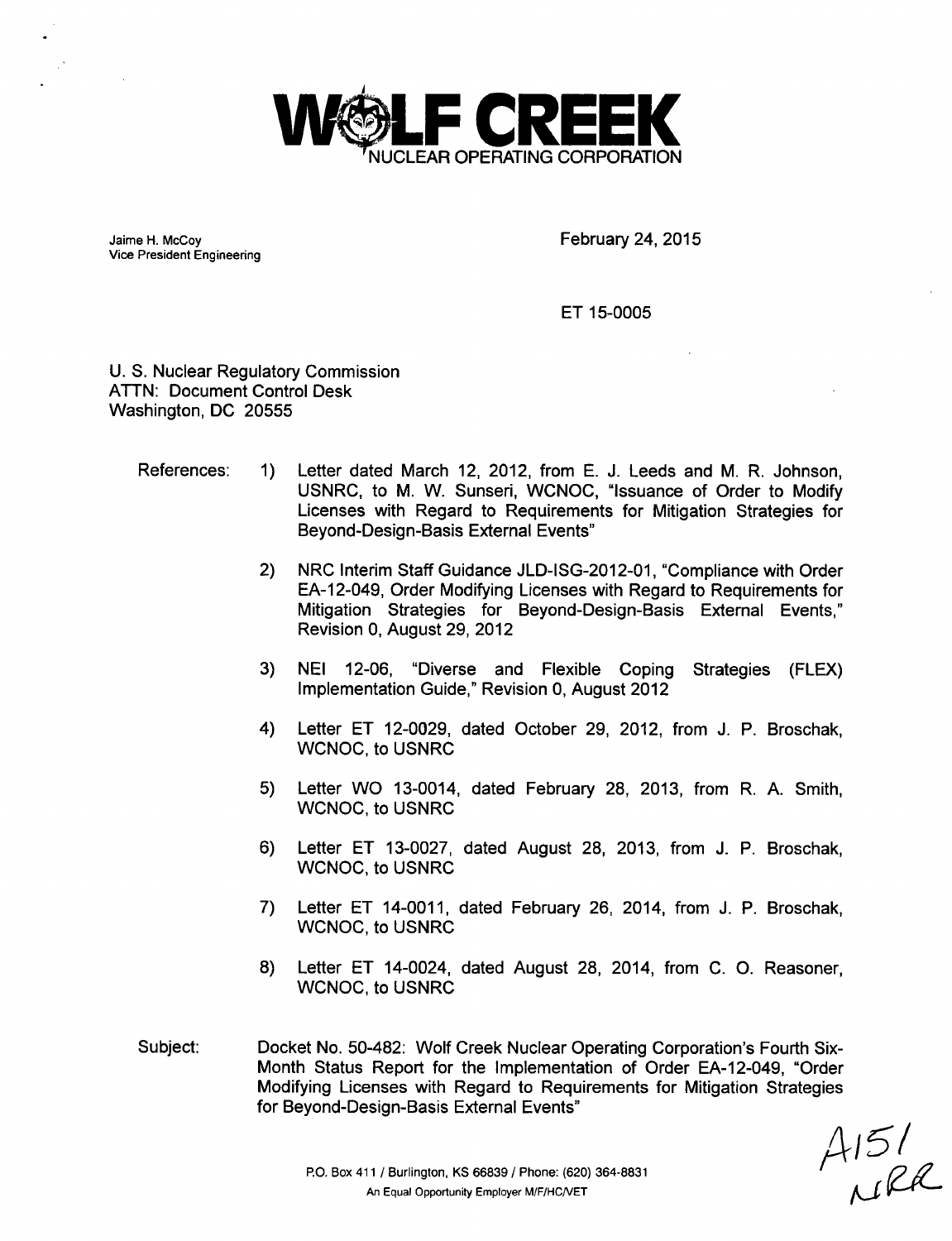Gentlemen:

On March 12, 2012, the Nuclear Regulatory Commission (NRC) issued Order EA-12-049 (Reference 1) to Wolf Creek Nuclear Operating Corporation (WCNOC). Reference 1 was immediately effective and directs WCNOC to develop, implement, and maintain guidance and strategies to maintain or restore core cooling, containment, and spent fuel pool cooling capabilities in the event of a beyond-design-basis external event. Specific requirements are outlined in Attachment 2 of Reference 1.

Reference 1 required submission of an initial status report 60 days following issuance of the final interim staff guidance (Reference 2) and an Overall Integrated Plan (OIP) pursuant to Section IV, Condition C. Reference 2 endorses industry guidance document Nuclear Energy Institute (NEI) 12-06, "Diverse and Flexible Coping Strategies (FLEX) Implementation Guide," (Reference 3) with clarifications and exceptions identified in Reference 2. Reference 4 provided the WCNOC initial status report regarding mitigation strategies. Reference 5 provided the WCNOC OIP. References 6, 7, and 8 provided the first, second and third six-month status report for the implementation of Order EA-12-049, respectively.

Reference 1 requires submission of a status report at six-month intervals following submittal of the OIP. Reference 3 provides direction regarding the content of the status reports. The purpose of this letter is to provide the fourth six-month status report pursuant to Section IV, Condition C.2, of Reference 1, that delineates progress made in implementing the requirements of Reference 1. The attached report provides an update of milestone accomplishments since submittal of Reference 8, including any changes to the compliance method, schedule, or need for relief and the basis, if any.

This letter contains no commitments. If you have any questions concerning this matter, please contact me at (620) 364-4156, or Mr. Steven R. Koenig at (620) 364-4041.

Sincerely,

Jaime H. McCoy

JHM/rlt

Attachment

cc: M. L. Dapas (NRC), w/a C. F. Lyon (NRC), w/a N. F. O'Keefe (NRC), w/a Senior Resident Inspector (NRC), w/a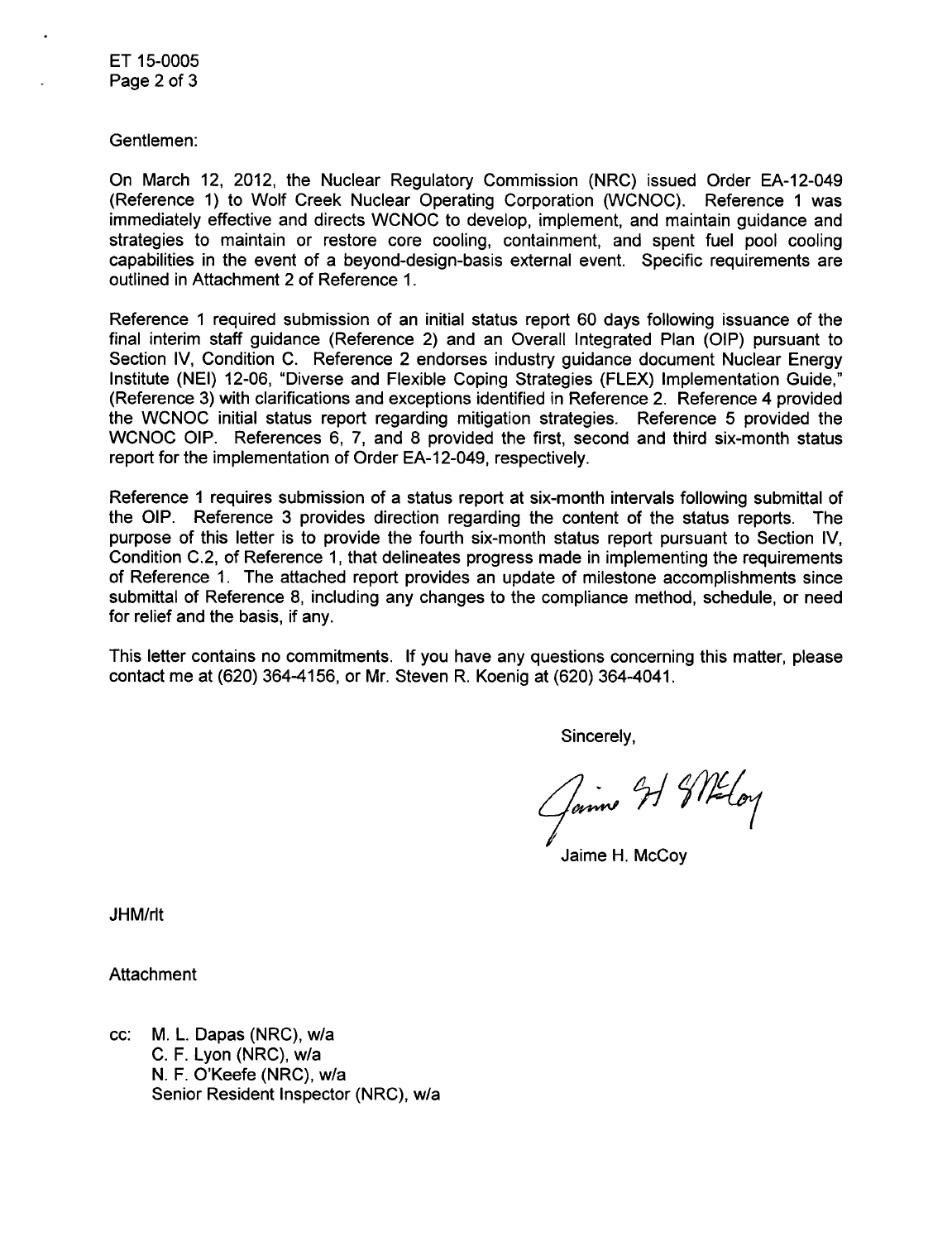**STATE** OF **KANSAS** ) **SS COUNTY** OF COFFEY )

Jaime H. McCoy, of lawful age, being first duly sworn upon oath says that he is Vice President Engineering of Wolf Creek Nuclear Operating Corporation; that he has read the foregoing document and knows the contents thereof; that he has executed the same for and on behalf of said Corporation with full power and authority to do so; and that the facts therein stated are true and correct to the best of his knowledge, information and belief.

**Bv** Jaime/H. McCoy

Vice/President Engineering

SUBSCRIBED and sworn to before me this  $24^{\frac{1}{2}}$  day of  $\overline{Feb}$ . , 2015.

<u>Mayle</u> Shiph

**CAYLE SHEPHEARD**<br>Notary Pulling-State of Konear

Expiration Date 1/24/2015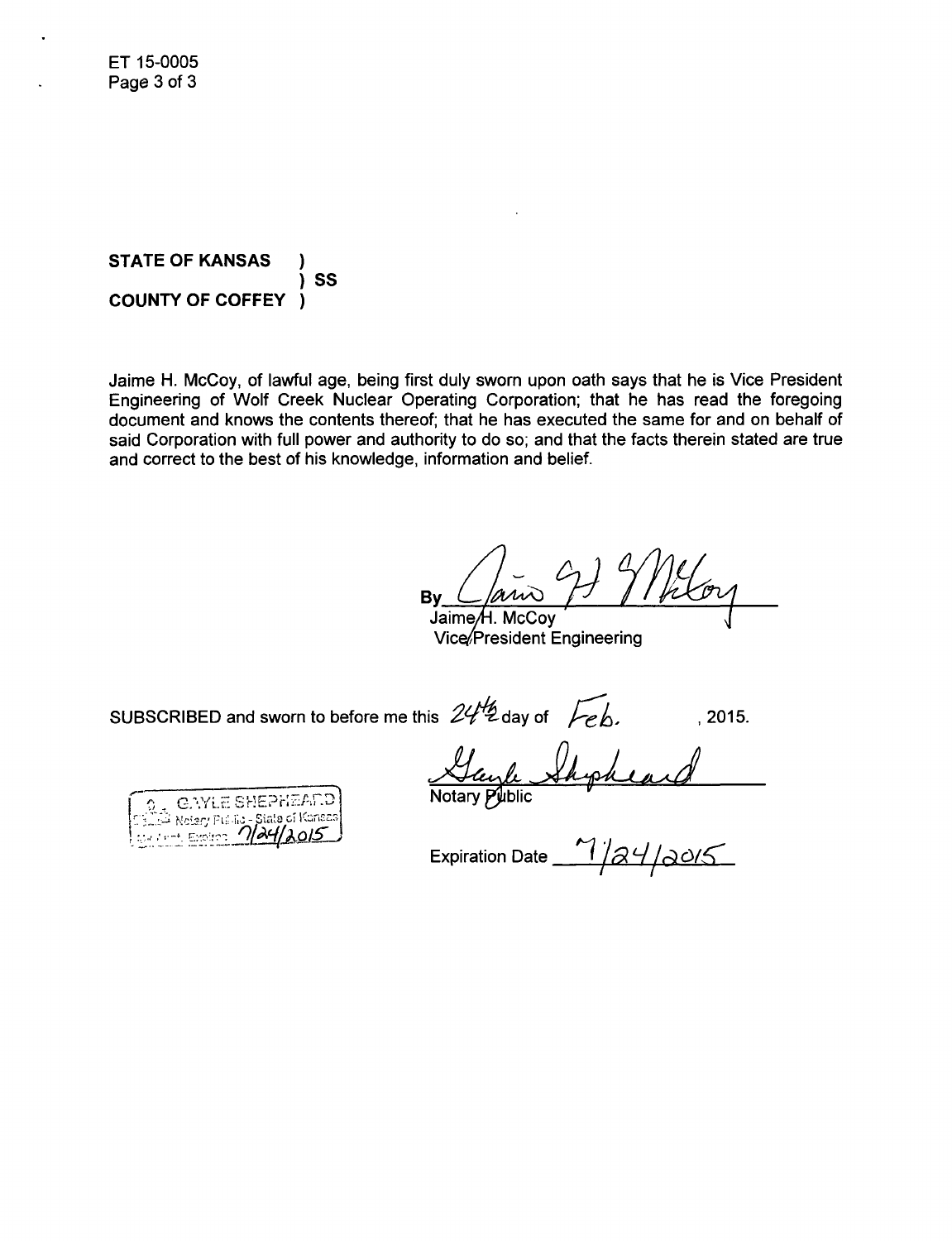# Wolf Creek Nuclear Operating Corporation's (WCNOC) Fourth Six-Month Status Report for the Implementation of Order EA-12-049, "Order to Modifying Licenses with Regard to Requirements for Mitigation Strategies for Beyond-Design-Basis External Events"

### *1.* Introduction

WCNOC developed an Overall Integrated Plan (OIP) (Reference 1), documenting the diverse and flexible strategies (FLEX), in response to Reference 2. This attachment provides an update of milestone accomplishments since submittal of the OIP, including any changes to the compliance method, schedule, or need for relief/relaxation and the basis, if any.

#### 2. Milestone Accomplishments

As of January 31, 2015, no milestones have been completed since the submittal of the last sixmonth status report (Reference 3).

#### 3. Milestone Schedule Status

The following provides an update to Attachment 2 of the OIP. It provides the activity status of each item, and whether the expected completion date has changed. The dates are planning dates and are subject to change as design and implementation details are developed.

The revised milestone target completion dates do not impact the order implementation outage. Italicized text denotes that a Milestone was updated since the third six-month status update.

| <b>Milestone</b>                       | <b>Target</b><br><b>Completion</b><br><b>Date</b> | <b>Activity Status</b> | <b>Revised</b><br><b>Target</b><br><b>Completion</b><br><b>Date</b> |
|----------------------------------------|---------------------------------------------------|------------------------|---------------------------------------------------------------------|
| Submit 60-Day Status Report            | Oct 2012                                          | Complete               |                                                                     |
| <b>Submit Overall Integrated Plan</b>  | Feb 2013                                          | Complete               |                                                                     |
| <b>Submit 6-Month Updates:</b>         |                                                   |                        |                                                                     |
| Update 1                               | Aug 2013                                          | Complete               |                                                                     |
| Update 2                               | Feb 2014                                          | Complete               |                                                                     |
| Update 3                               | Aug 2014                                          | Complete               |                                                                     |
| Update 4                               | Feb 2015                                          | Complete               |                                                                     |
| Update 5                               | Aug 2015                                          | <b>Not Started</b>     |                                                                     |
| <b>FLEX Strategy Evaluation</b>        | Apr 2013                                          | Complete               |                                                                     |
| <b>Walk-Throughs or Demonstrations</b> | Sep 2014                                          | <b>Not Started</b>     | Sep 2015                                                            |
| <b>Perform Staffing Analysis</b>       | Dec 2013                                          | On-Going               | May 2016                                                            |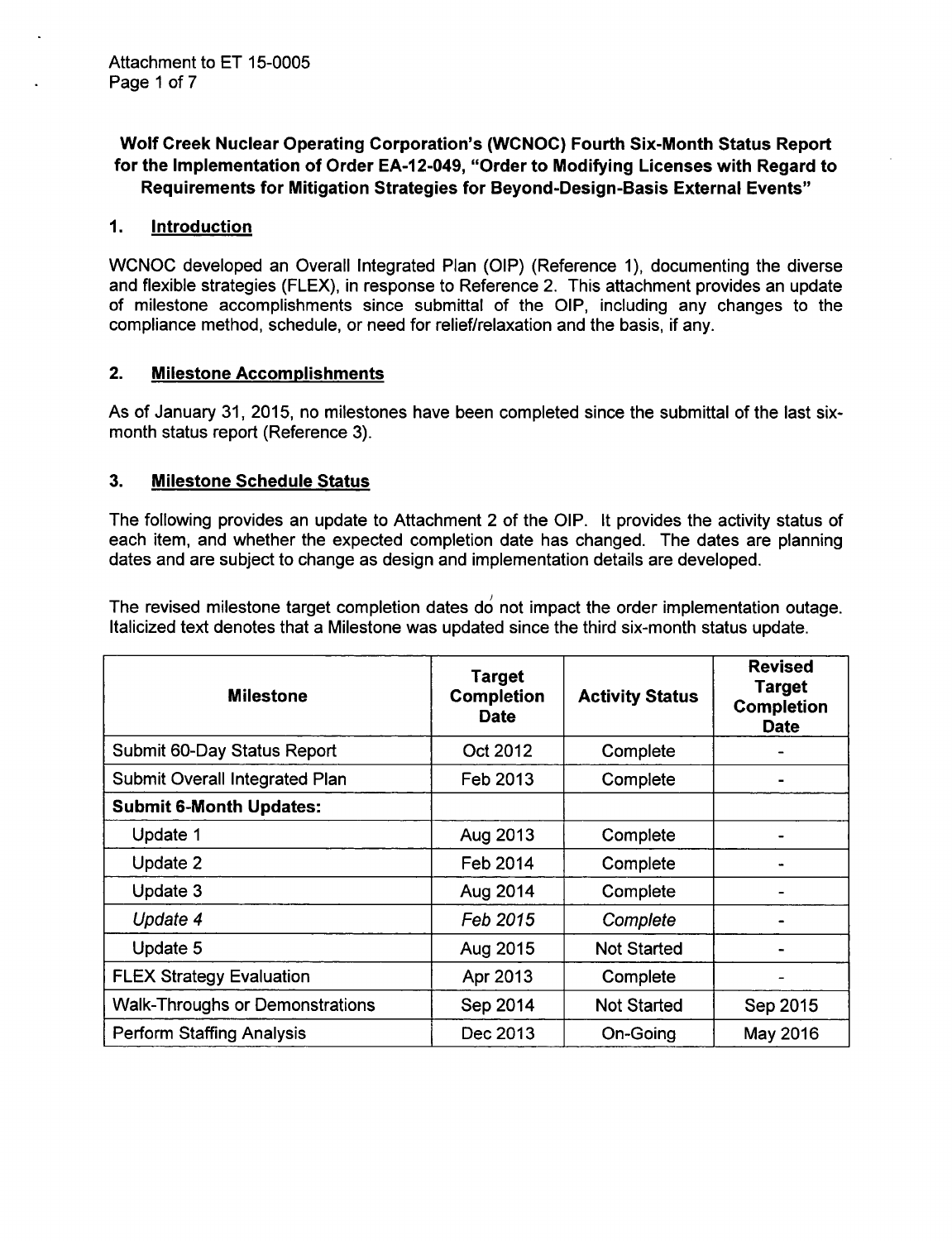| <b>Modifications:</b>                                                                        |                 |                    |                 |
|----------------------------------------------------------------------------------------------|-----------------|--------------------|-----------------|
| <b>Modifications Evaluation</b>                                                              | Apr 2013        | Complete           |                 |
| N-1 Walkdown                                                                                 | Apr 2014        | <b>Not Started</b> | Sep 2015        |
| <b>Design Engineering</b>                                                                    | Jan 2014        | Complete           |                 |
| Condensate Storage Tank (CST)<br><b>Reinforcement Design Engineering</b>                     | Oct 2015        | On-Going           |                 |
| <b>Implementation Outage</b>                                                                 | Feb 2015        | As Scheduled       | Sep 2016        |
| <b>FLEX Equipment:</b>                                                                       |                 |                    |                 |
| <b>Procure On-Site Equipment</b>                                                             | Dec 2014        | On-Going           | <b>Jul 2015</b> |
| Develop Strategies with Regional<br><b>Response Center (RRC)</b>                             | <b>Nov 2013</b> | <b>Started</b>     | Jun 2015        |
| <b>Install Off-Site Delivery Station (if</b><br>necessary)                                   | Sep 2014        | On-Going           | Sep 2016        |
| <b>Procedures:</b>                                                                           |                 |                    |                 |
| <b>Pressurized Water Reactor Owners</b><br>Group (PWROG) issues NSSS-<br>specific guidelines | <b>Jun 2013</b> | Complete           |                 |
| <b>Create WCGS FLEX Support</b><br><b>Guidelines (FSG)</b>                                   | Jun 2014        | On-Going           | Mar 2015        |
| <b>Create Maintenance Procedures</b>                                                         | <b>Jul 2014</b> | <b>Started</b>     | <b>Jul 2015</b> |
| Training:                                                                                    |                 |                    |                 |
| Develop Training Plan                                                                        | <b>Jul 2014</b> | On-Going           | Mar 2015        |
| <b>Training Complete</b>                                                                     | Feb 2015        | <b>Not Started</b> | Sep 2016        |
| Submit Completion Report*                                                                    | Mar 2015        | <b>Not Started</b> | Jan 2017        |

\* The report will be submitted 90 days after the completion of Refueling Outage 21.

# 4. Changes to Compliance Method

No changes have been made to the compliance method since the submittal of Reference 3.

## 5. Need for Relief/Relaxation and Basis forthe Relief/Relaxation

WCNOC requested (Reference 4) relaxation for the implementation of Order EA-12-049. The Wolf Creek Generating Station (WCGS) FLEX strategies rely on the low leakage Reactor Coolant Pump (RCP) seals and a seismic and missile protected Condensate Storage Tank (CST). Compliance with the original Order EA-12-049 schedule requirement for full completion and implementation of mitigation strategies would have resulted in hardship or unusual difficulty without a compensating increase in the level of safety.

An extension of one additional refueling cycle was requested in Reference 4. Reference 10 approved the relaxation of the order implementation date. This moves the implementation date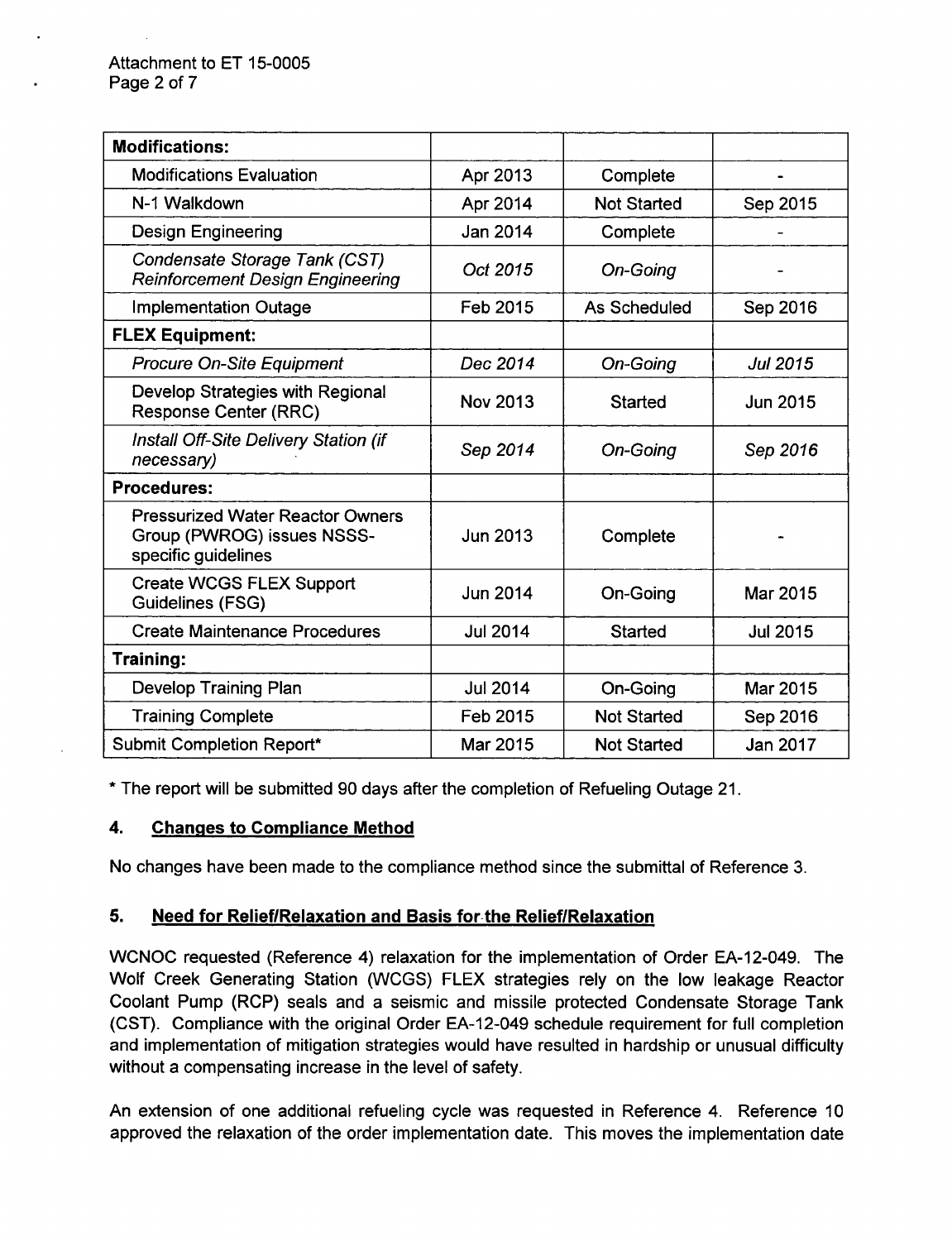$\epsilon$ 

¥.

to completion of the fall 2016 refueling outage, which is still within the maximum allowed timeframe of December 2016.

# 6. Open Items from Overall Integrated Plan and Interim Staff Evaluation

The following table provides a summary of the open items documented in the OIP and the status of each item. Italicized text denotes that an Open Item was updated since the third sixmonth status update.

| Open<br>ltem # | <b>Overall Integrated Plan Open Item</b>                                                                                                                                                                                                                                                              | <b>Status</b>                                                                                                                                                                                                                                                                                                                                                                       |
|----------------|-------------------------------------------------------------------------------------------------------------------------------------------------------------------------------------------------------------------------------------------------------------------------------------------------------|-------------------------------------------------------------------------------------------------------------------------------------------------------------------------------------------------------------------------------------------------------------------------------------------------------------------------------------------------------------------------------------|
| OI 1           | Finalize the location of the FLEX<br>storage building. The deployment<br>routes, distances, and times provided<br>in this report are bounded for the<br>currently proposed locations but will<br>be updated as necessary.                                                                             | Closed – The locations of the two FLEX<br>storage buildings have been selected.<br>Construction of both buildings has been<br>completed and the deployment routes<br>and distances have been confirmed.<br>The verification and validation process<br>(Milestone: Walk throughs or<br>Demonstrations) will confirm that<br>deployment times are consistent with<br>analysis values. |
| OI2            | Perform containment evaluation,<br>using GOTHIC, based on the<br>boundary conditions described in<br>Section 2 of NEI 12-06. Based on the<br>results of this evaluation, required<br>actions to ensure maintenance of<br>containment integrity and required<br>instrument function will be developed. | Closed – The Generation of Thermal<br><b>Hydraulic Information for Containment</b><br>(GOTHIC) analysis has been completed.<br>The containment structure and<br>instrumentation inside containment<br>critical to coping with an Extended Loss<br>of ac Power (ELAP) event are shown to<br>be acceptable following a 7-day duration<br>(Reference 5).                               |

 $\epsilon$ 

 $\mathcal{L}_{\text{eff}}$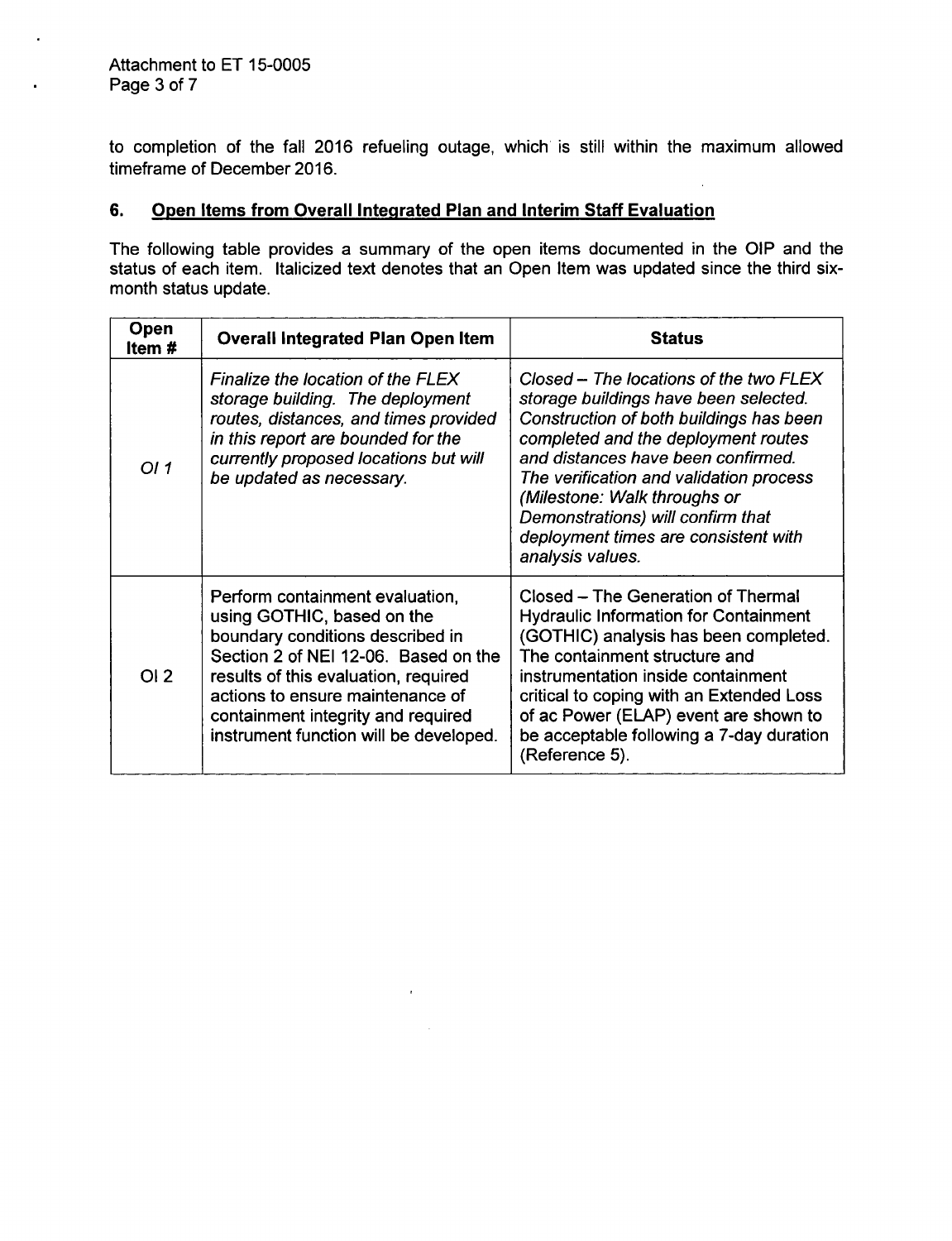$\ddot{\phantom{0}}$ 

 $\ddot{\phantom{a}}$ 

| Open<br>Item# | <b>Overall Integrated Plan Open Item</b>                                                                                                                                                                                                                                                                                                                                  | <b>Status</b>                                                                                                                                                                                                                                                          |
|---------------|---------------------------------------------------------------------------------------------------------------------------------------------------------------------------------------------------------------------------------------------------------------------------------------------------------------------------------------------------------------------------|------------------------------------------------------------------------------------------------------------------------------------------------------------------------------------------------------------------------------------------------------------------------|
| OI3           | The current CST and CST pipe chase<br>are non-seismic. Therefore, WCNOC<br>is currently pursuing two options; the<br>qualification and hardening of the<br>existing CST, or the construction of a<br>new 670,000 gallon seismically<br>qualified and missile protected CST.<br>One of these options must be<br>completed before the volume of the<br>CST can be credited. | On-Going - An evaluation was<br>performed to show that the existing CST<br>met current licensing basis for seismic<br>and tornado missile hazards (References<br>6, 7 and 9).                                                                                          |
|               |                                                                                                                                                                                                                                                                                                                                                                           | The CST can withstand an Operating<br>Basis Earthquake (OBE) but will require<br>reinforcement in order to withstand a<br>Safe Shutdown Earthquake (SSE).                                                                                                              |
|               |                                                                                                                                                                                                                                                                                                                                                                           | Evaluation and design activities,<br>ensuring the CST can be credited for all<br>of the required FLEX strategies, are on-<br>going. Necessary modification work will<br>be complete by the end of RF21.                                                                |
|               |                                                                                                                                                                                                                                                                                                                                                                           | The CST pipe chase has been evaluated<br>and can withstand the current licensing<br>basis for seismic and tornado missile<br>hazards (Reference 12).                                                                                                                   |
| <b>OI4</b>    | Modify the RWST to protect it from<br>tornado missiles or identify a borated<br>source that is protected for tornados<br>and can be utilized to provide core<br>cooling when steam generators are<br>not available.                                                                                                                                                       | Started - Evaluation and design<br>activities, ensuring the RWST can be<br>credited for all of the required FLEX<br>strategies, are ongoing. Final<br>evaluations and necessary modification<br>work will be complete by the end of RF21<br>(References 6, 8, and 11). |
| OI 5          | For non-Class 1E instrumentation that<br>will be repowered using a temporary<br>battery, an analysis will need to be<br>performed to determine battery life<br>and frequency of replacing battery.                                                                                                                                                                        | Closed – The final plant strategies do not<br>rely on any equipment that is not<br>powered by a Class 1E source.                                                                                                                                                       |
| OI6           | The method for isolating<br>accumulators during Reactor Coolant<br>System [RCS] inventory control has<br>not been finalized.                                                                                                                                                                                                                                              | Closed - It was confirmed that the<br>accumulator isolation valves are on a<br>bus that is being re-powered for the<br>primary electrical FLEX strategy.                                                                                                               |
|               |                                                                                                                                                                                                                                                                                                                                                                           | For the alternate electrical FLEX<br>strategy, nitrogen injection will be<br>prevented by venting the accumulators.                                                                                                                                                    |
| OI 7          | The method for repowering the SFP<br>cooling pumps has not been finalized.                                                                                                                                                                                                                                                                                                | Closed - Powering a Spent Fuel Pool<br>(SFP) cooling pump is a Phase 3<br>action. The pump will be re-powered by<br>a 4160V generator provided by the RRC.                                                                                                             |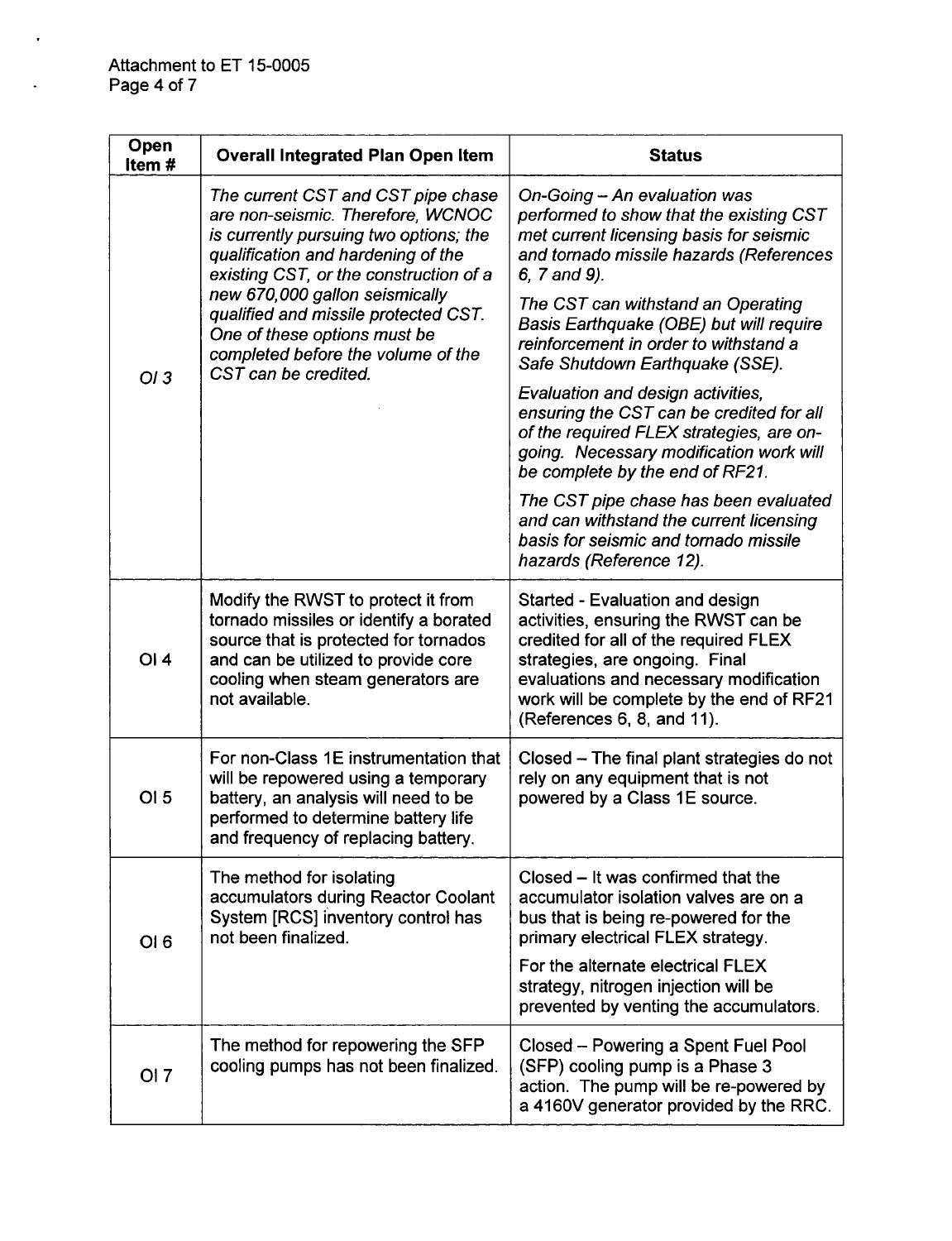$\lambda$ 

 $\mathbf{r}$ 

The following table provides a summary of the open items documented in the Interim Staff Evaluation Report (Reference 15) and the status of each item.

| Open<br>Item# | <b>ISE Open Item</b>                                                                                                                                                                                                                                                                                                                                                                            | <b>Status</b>                                                                                                                                                                                                                                                                                                                                                                                                                         |
|---------------|-------------------------------------------------------------------------------------------------------------------------------------------------------------------------------------------------------------------------------------------------------------------------------------------------------------------------------------------------------------------------------------------------|---------------------------------------------------------------------------------------------------------------------------------------------------------------------------------------------------------------------------------------------------------------------------------------------------------------------------------------------------------------------------------------------------------------------------------------|
| 3.1.1.2.A     | Verify that the potential for<br>liquefaction considerations to impede<br>movement of FLEX equipment<br>following a severe seismic event at<br>Wolf Creek are evaluated.                                                                                                                                                                                                                        | Not Started - A review of the FLEX<br>deployment paths will be completed.                                                                                                                                                                                                                                                                                                                                                             |
| 3.1.1.2.B     | Verify that power that might be<br>required to deploy equipment, such<br>as power to open roll up doors at a<br>storage location, is evaluated.                                                                                                                                                                                                                                                 | Closed – The deployment of FLEX<br>equipment will not require external<br>power. Equipment such as roll up doors,<br>will have provisions to be opened<br>manually.                                                                                                                                                                                                                                                                   |
| 3.2.1.8.A     | Verify resolution of the generic<br>concern associated with the modeling<br>of the timing and uniformity of the<br>mixing of a liquid boric acid solution<br>injected into the RCS under natural<br>conditions potentially involving two-<br>phase flow.                                                                                                                                        | Closed – WCNOC will conform to the<br>position expressed by the NRC staff in<br>the letter dated January 8, 2014 to the<br>PWROG (Reference 13). The NRC<br>letter states that the NRC staff has<br>reviewed the information submitted to<br>date and concluded that use of the<br>industry approach in PWROG letter OG-<br>13-284 dated August 19, 2013<br>(Reference 14) is acceptable with<br>clarifications listed in the letter. |
| 3.2.4.8B      | Verify that instrumentation that will be<br>used to monitor portable/FLEX<br>electrical power equipment ensures<br>that: 1) the electrical equipment<br>remains protected (from an electrical<br>power standpoint $-e.g., power$<br>fluctuations) and, 2) the operator is<br>provided with accurate information to<br>maintain core cooling, containment,<br>and spent fuel cooling strategies. | Started - Analysis work has begun to<br>support this item.                                                                                                                                                                                                                                                                                                                                                                            |
| 3.4.A         | Verify the licensee has fully<br>addressed considerations (2) through<br>(10) of NEI 12-06, Section 12.2,<br>Minimum Capability of Off-Site<br>Resources, which requires each site<br>to establish a means to ensure the<br>necessary resources will be available<br>from off-site.                                                                                                             | Started – When finalized, a copy of the<br>RRC playbook will be provided to the<br>NRC for review.                                                                                                                                                                                                                                                                                                                                    |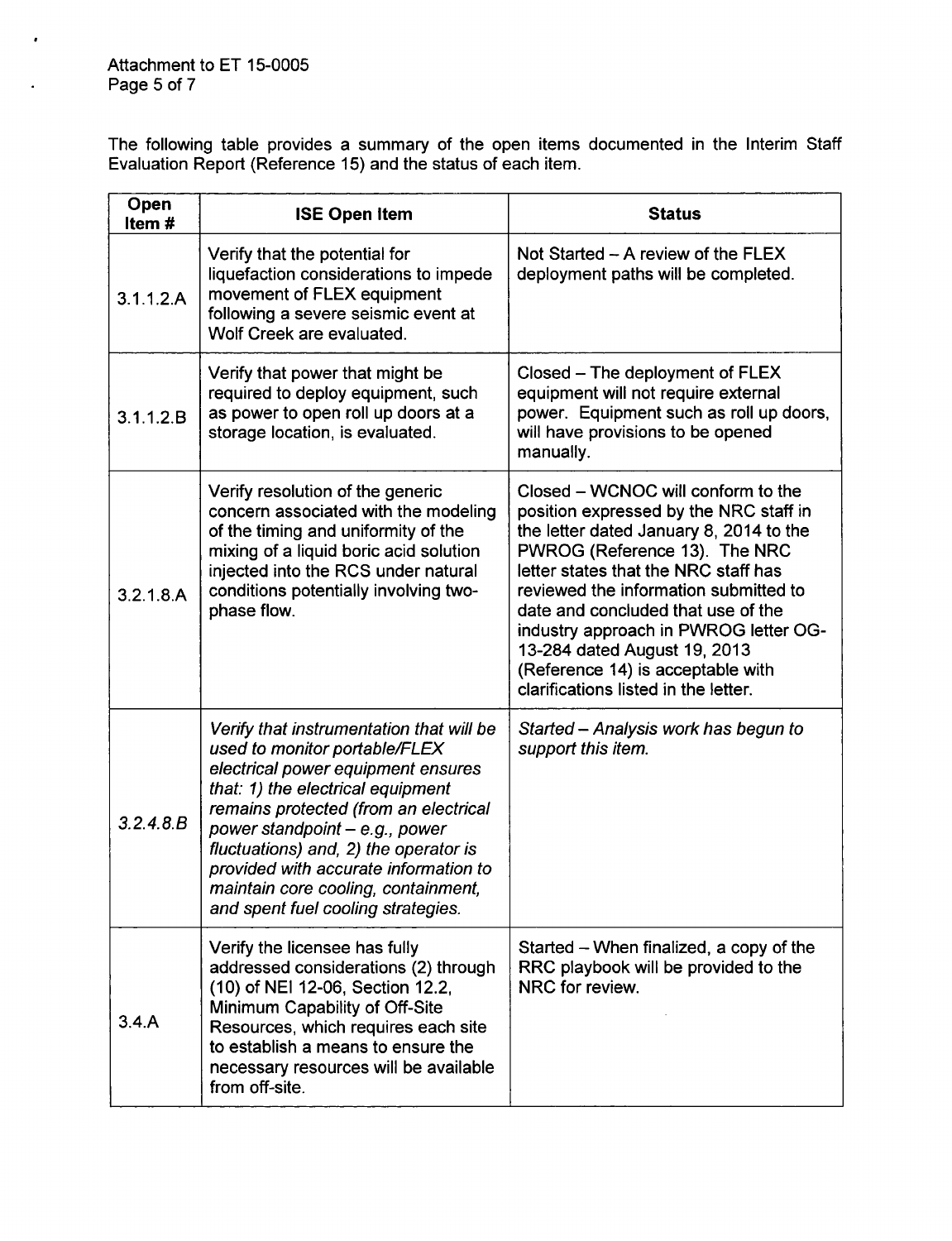#### References

- 1. WCNOC Letter WO 13-0014, "Overall Integrated Plan in Response to March 12, 2012 Commission Order Modifying Licenses with Regard to Requirements for Mitigation Strategies for Beyond-Design-Basis External Events," February 28, 2013. ADAMS Accession No. ML13070A026.
- 2. Letter from E. J. Leeds and M. R. Johnson, USNRC, to M. W. Sunseri, WCNOC, "Issuance of Order to Modify Licenses with Regard to Requirements For Mitigation Strategies for Beyond-Design-Basis External Events," March 12, 2012. ADAMS Accession No. ML12054A735.
- 3. WCNOC Letter ET 14-0024, "Wolf Creek Nuclear Operating Corporation's Third Six-Month Status Report for the Implementation of Order EA-12-049, 'Order Modifying Licenses with Regard to Requirements for Mitigation Strategies for Beyond-Design-Basis External Events'," August 28, 2014. ADAMS Accession No. ML14246A191.
- 4. WCNOC Letter WO 14-0023, "Request for Schedule Relaxation of NRC Order EA-12-049, Requirement IV.A.2, at Wolf Creek Generating Station," March 31, 2014. ADAMS Accession No. ML14097A072.
- 5. CN-OA-13-7, Revision 1, "Wolf Creek ELAP Containment Heat-Up," June 16, 2014.
- 6. 020542.13.01-C-001, Revision 0, "Condensate Storage Tank and Refueling Water Storage Tanks Tornado Missile Impact Analyses," November 2013.
- 7. 020542.13.01-C-002, Revision 0, "Structural Analysis of Condensate Storage Tank," November 2013.
- 8. 020542.13.01-C-003, Revision 0, "Condensate Storage Tank Valve House and Refueling Water Storage Tank Valve House Missile Impact and Seismic Analysis," December 2013.
- 9. 020542.13.01-C-004, Revision 0, "Condensate Storage Tank Pipe Stress Analysis," December 2013.
- 10. Letter from E. J. Leeds, USNRC, to A. C. Heflin, WCNOC, "Wolf Creek Generating Station, Unit 1 - Relaxation of the Schedule Requirements for Order EA-12-049 'Issuance of Order to Modify Licenses with Regard to Requirements for Mitigation Strategies for Beyond Design Basis External Events'," May 20, 2014. ADAMS Accession No. ML14104A029.
- 11. 020542.13.01-C-008, Revision 0, "Refueling Water Storage Tank Pipe Stress Analysis," December 2013.
- 12. 020542.13.01-C-009, Revision 0, "Condensate Storage Tank Pipe Tunnel Evaluation," December 2013.
- 13. Letter from J. Davis, USNRC, to N. J. Stringfellow, PWROG, January 8, 2013. ADAMS Accession No. ML13276A183.